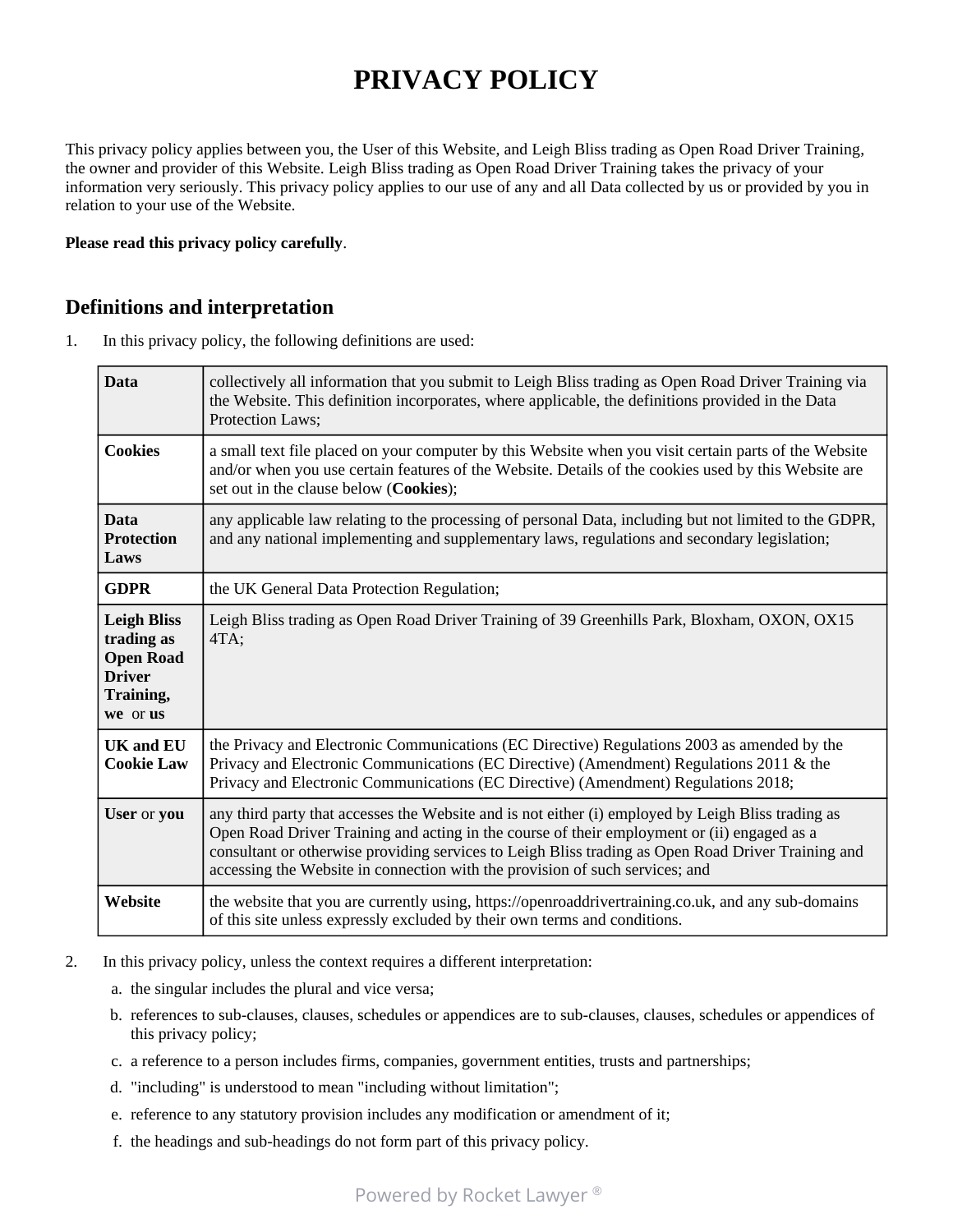# **Scope of this privacy policy**

- 3. This privacy policy applies only to the actions of Leigh Bliss trading as Open Road Driver Training and Users with respect to this Website. It does not extend to any websites that can be accessed from this Website including, but not limited to, any links we may provide to social media websites.
- 4. For purposes of the applicable Data Protection Laws, Leigh Bliss trading as Open Road Driver Training is the "data controller". This means that Leigh Bliss trading as Open Road Driver Training determines the purposes for which, and the manner in which, your Data is processed.

#### **Data collected**

- 5. We may collect the following Data, which includes personal Data, from you:
	- a. name;
	- b. date of birth;
	- c. gender;
	- d. contact Information such as email addresses and telephone numbers;
	- e. IP address (automatically collected);
	- f. web browser type and version (automatically collected);
	- g. operating system (automatically collected);
	- h. a list of URLs starting with a referring site, your activity on this Website, and the site you exit to (automatically collected);

in each case, in accordance with this privacy policy.

#### **How we collect Data**

- 6. We collect Data in the following ways:
	- a. data is given to us by you;
	- b. data is received from other sources; and
	- c. data is collected automatically.

### **Data that is given to us by you**

- 7. We will collect your Data in a number of ways, for example:
	- a. when you contact us through the Website, by telephone, post, e-mail or through any other means;
	- b. when you register with us and set up an account to receive our products/services;
	- c. when you complete surveys that we use for research purposes (although you are not obliged to respond to them);
	- d. when you enter a competition or promotion through a social media channel;
	- e. when you make payments to us, through this Website or otherwise;
	- f. when you elect to receive marketing communications from us;
	- g. when you use our services;

in each case, in accordance with this privacy policy.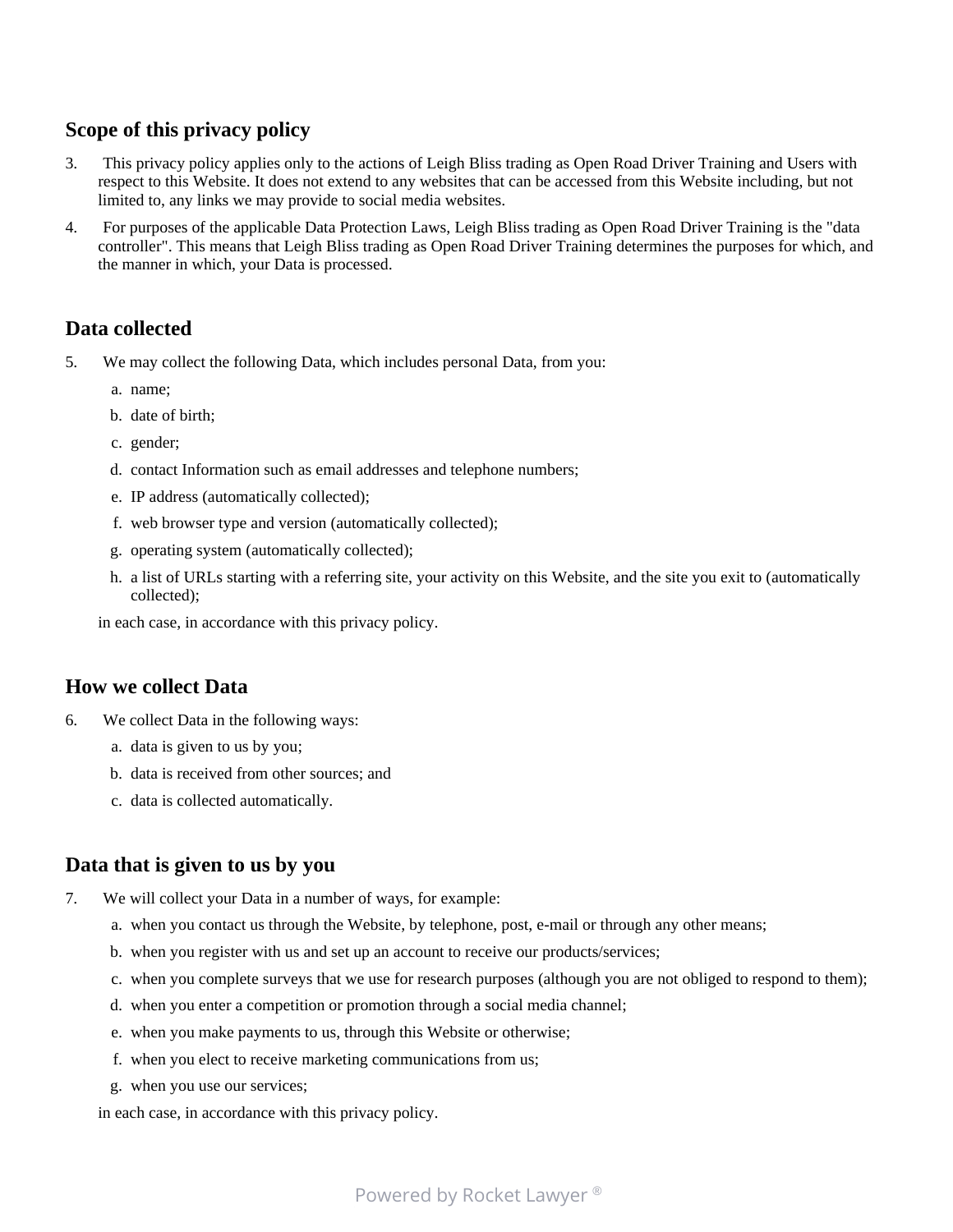# **Data that is received from third parties**

- 8. We will receive Data about you from the following third parties:
	- a. Google;
	- b. Facebook.

# **Data that is collected automatically**

- 9. To the extent that you access the Website, we will collect your Data automatically, for example:
	- a. we automatically collect some information about your visit to the Website. This information helps us to make improvements to Website content and navigation, and includes your IP address, the date, times and frequency with which you access the Website and the way you use and interact with its content.
	- b. we will collect your Data automatically via cookies, in line with the cookie settings on your browser. For more information about cookies, and how we use them on the Website, see the section below, headed "Cookies".

### **Our use of Data**

- 10. Any or all of the above Data may be required by us from time to time in order to provide you with the best possible service and experience when using our Website. Specifically, Data may be used by us for the following reasons:
	- a. internal record keeping;
	- b. improvement of our products / services;
	- c. transmission by email of marketing materials that may be of interest to you;
	- d. contact for market research purposes which may be done using email, telephone, fax or mail. Such information may be used to customise or update the Website;

in each case, in accordance with this privacy policy.

- 11. We may use your Data for the above purposes if we deem it necessary to do so for our legitimate interests. If you are not satisfied with this, you have the right to object in certain circumstances (see the section headed "Your rights" below).
- 12. For the delivery of direct marketing to you via e-mail, we'll need your consent, whether via an opt-in or soft-opt-in:
	- a. soft opt-in consent is a specific type of consent which applies when you have previously engaged with us (for example, you contact us to ask us for more details about a particular product/service, and we are marketing similar products/services). Under "soft opt-in" consent, we will take your consent as given unless you opt-out.
	- b. for other types of e-marketing, we are required to obtain your explicit consent; that is, you need to take positive and affirmative action when consenting by, for example, checking a tick box that we'll provide.
	- c. if you are not satisfied with our approach to marketing, you have the right to withdraw consent at any time. To find out how to withdraw your consent, see the section headed "Your rights" below.
- 13. When you register with us and set up an account to receive our services, the legal basis for this processing is the performance of a contract between you and us and/or taking steps, at your request, to enter into such a contract.

### **Who we share Data with**

- 14. We may share your Data with the following groups of people for the following reasons:
	- a. third party service providers who provide services to us which require the processing of personal data to allow third party service providers to perform functions on our behalf to ensure the website and booking system runs smoothly;
	- b. third party payment providers who process payments made over the Website to enable third party payment providers to process user payments and refunds;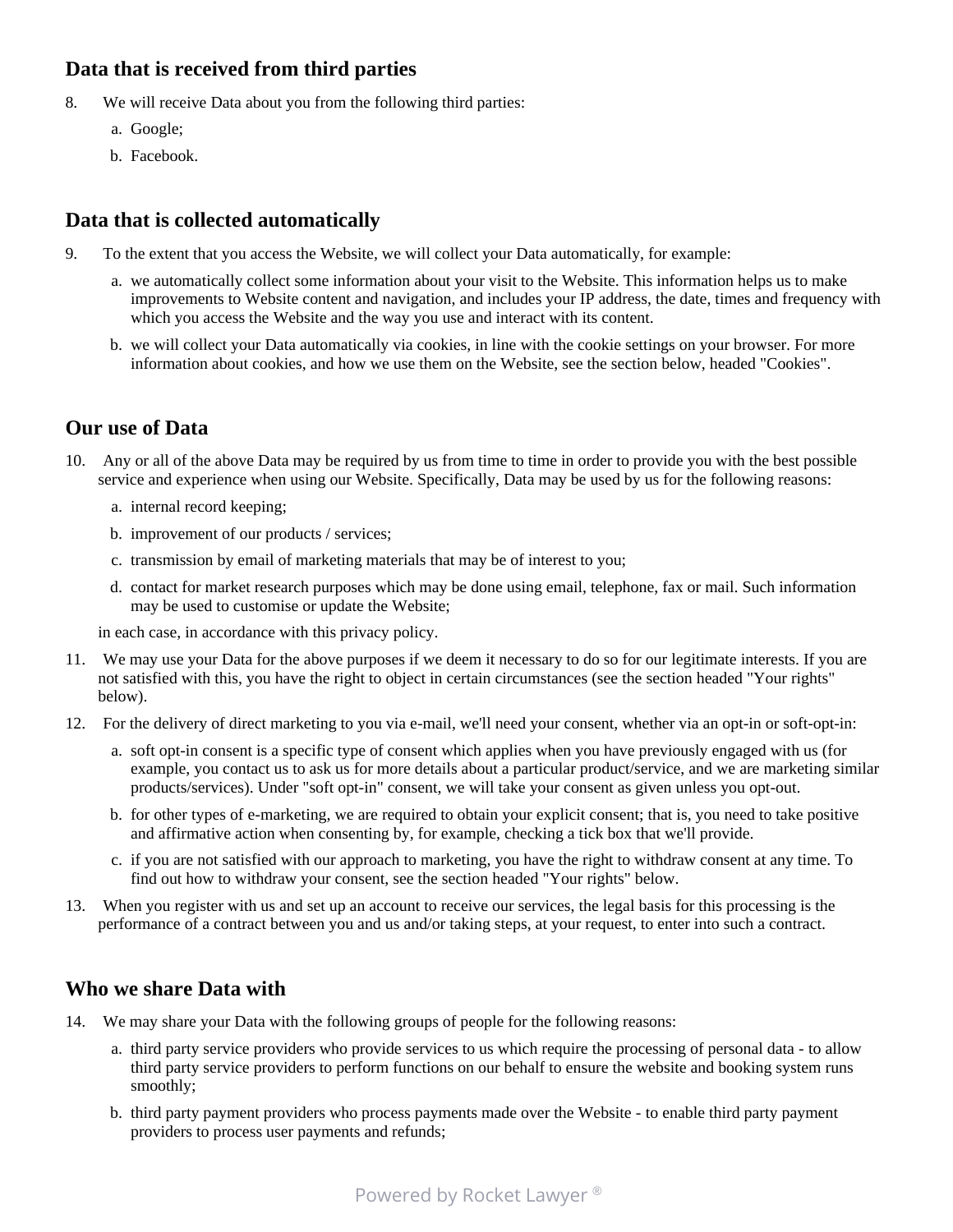c. relevant authorities - to check accuracy and validity of driving licence information, book and manage theory and practical driving tests and to facilitate the detection of crime;

in each case, in accordance with this privacy policy.

#### **Keeping Data secure**

- 15. We will use technical and organisational measures to safeguard your Data, for example:
	- a. access to your account is controlled by a password and a user name that is unique to you.
	- b. we store your Data on secure servers.
- 16. Technical and organisational measures include measures to deal with any suspected data breach. If you suspect any misuse or loss or unauthorised access to your Data, please let us know immediately by contacting us via this e-mail address: leigh@openroaddrivertraining.co.uk.
- 17. If you want detailed information from Get Safe Online on how to protect your information and your computers and devices against fraud, identity theft, viruses and many other online problems, please visit www.getsafeonline.org. Get Safe Online is supported by HM Government and leading businesses.

#### **Data retention**

- 18. Unless a longer retention period is required or permitted by law, we will only hold your Data on our systems for the period necessary to fulfil the purposes outlined in this privacy policy or until you request that the Data be deleted.
- 19. Even if we delete your Data, it may persist on backup or archival media for legal, tax or regulatory purposes.

# **Your rights**

- 20. You have the following rights in relation to your Data:
	- a. **Right to access** the right to request (i) copies of the information we hold about you at any time, or (ii) that we modify, update or delete such information. If we provide you with access to the information we hold about you, we will not charge you for this, unless your request is "manifestly unfounded or excessive." Where we are legally permitted to do so, we may refuse your request. If we refuse your request, we will tell you the reasons why.
	- b. **Right to correct** the right to have your Data rectified if it is inaccurate or incomplete.
	- c. **Right to erase** the right to request that we delete or remove your Data from our systems.
	- d. **Right to restrict our use of your Data** the right to "block" us from using your Data or limit the way in which we can use it.
	- e. **Right to data portability** the right to request that we move, copy or transfer your Data.
	- f. **Right to object** the right to object to our use of your Data including where we use it for our legitimate interests.
- 21. To make enquiries, exercise any of your rights set out above, or withdraw your consent to the processing of your Data (where consent is our legal basis for processing your Data), please contact us via this e-mail address: leigh@openroaddrivertraining.co.uk.
- 22. If you are not satisfied with the way a complaint you make in relation to your Data is handled by us, you may be able to refer your complaint to the relevant data protection authority. For the UK, this is the Information Commissioner's Office (ICO). The ICO's contact details can be found on their website at https://ico.org.uk/.
- 23. It is important that the Data we hold about you is accurate and current. Please keep us informed if your Data changes during the period for which we hold it.

# **Transfers outside the United Kingdom and European Economic Area**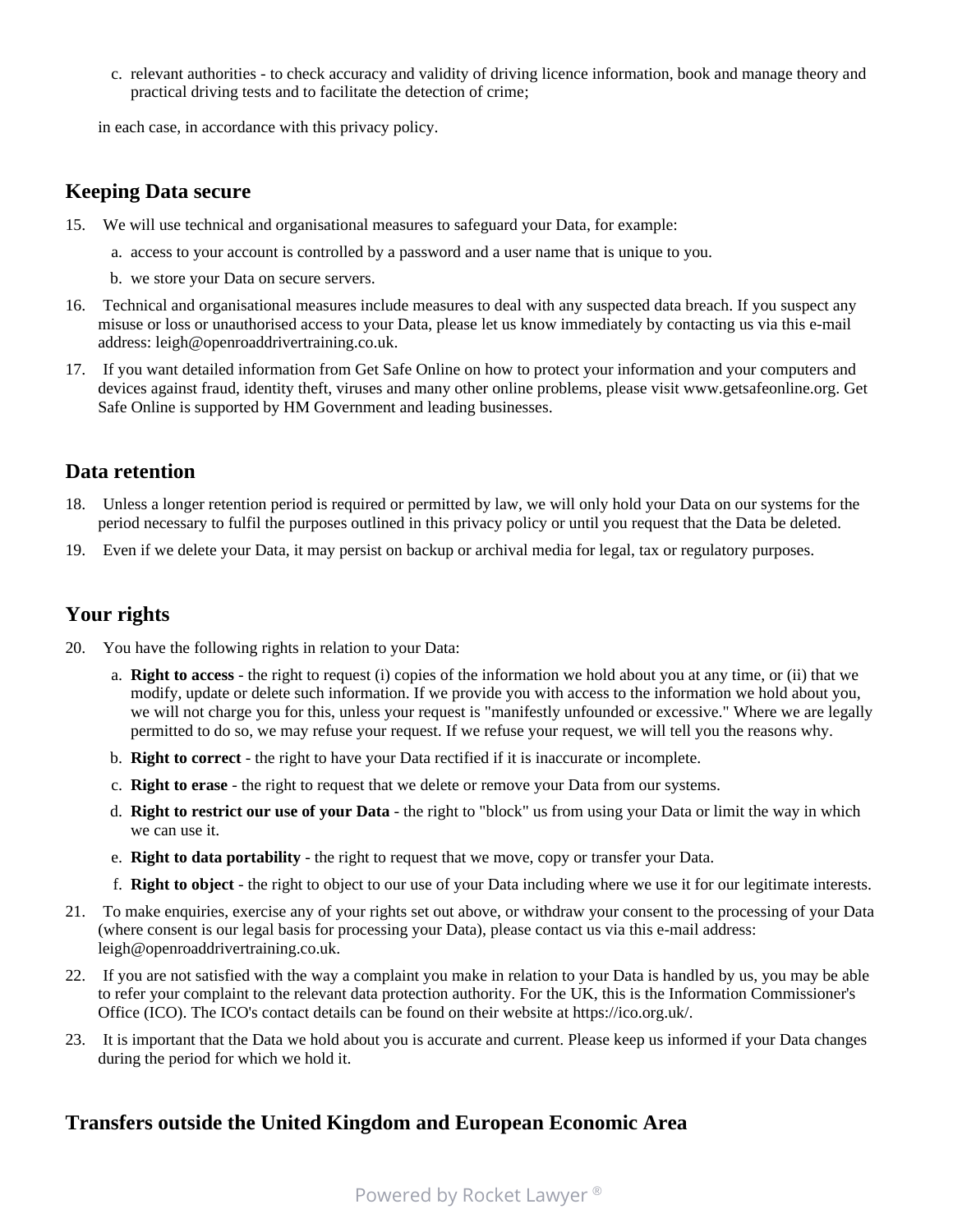- 24. Data which we collect from you may be stored and processed in and transferred to countries outside of the UK and European Economic Area (EEA). For example, this could occur if our servers are located in a country outside the UK or EEA or one of our service providers is situated in a country outside the UK or EEA.
- 25. We will only transfer Data outside the UK or EEA where it is compliant with data protection legislation and the means of transfer provides adequate safeguards in relation to your data, eg by way of data transfer agreement, incorporating the current standard contractual clauses adopted by the European Commission.
- 26. To ensure that your Data receives an adequate level of protection, we have put in place appropriate safeguards and procedures with the third parties we share your Data with. This ensures your Data is treated by those third parties in a way that is consistent with the Data Protection Laws.

#### **Links to other websites**

27. This Website may, from time to time, provide links to other websites. We have no control over such websites and are not responsible for the content of these websites. This privacy policy does not extend to your use of such websites. You are advised to read the privacy policy or statement of other websites prior to using them.

# **Changes of business ownership and control**

- 28. We may, from time to time, expand or reduce our business and this may involve the sale and/or the transfer of control of all or part of Leigh Bliss trading as Open Road Driver Training. Data provided by Users will, where it is relevant to any part of our business so transferred, be transferred along with that part and the new owner or newly controlling party will, under the terms of this privacy policy, be permitted to use the Data for the purposes for which it was originally supplied to us.
- 29. We may also disclose Data to a prospective purchaser of our business or any part of it.
- 30. In the above instances, we will take steps with the aim of ensuring your privacy is protected.

### **Cookies**

- 31. This Website may place and access certain Cookies on your computer. Leigh Bliss trading as Open Road Driver Training uses Cookies to improve your experience of using the Website and to improve our range of products and services. Leigh Bliss trading as Open Road Driver Training has carefully chosen these Cookies and has taken steps to ensure that your privacy is protected and respected at all times.
- 32. All Cookies used by this Website are used in accordance with current UK and EU Cookie Law.
- 33. Before the Website places Cookies on your computer, you will be presented with a message bar requesting your consent to set those Cookies. By giving your consent to the placing of Cookies, you are enabling Leigh Bliss trading as Open Road Driver Training to provide a better experience and service to you. You may, if you wish, deny consent to the placing of Cookies; however certain features of the Website may not function fully or as intended.
- 34. This Website may place the following Cookies:

| <b>Type of Cookie</b>          | <b>Purpose</b>                                                                                                                                                                                                                                                                        |
|--------------------------------|---------------------------------------------------------------------------------------------------------------------------------------------------------------------------------------------------------------------------------------------------------------------------------------|
| Strictly necessary cookies     | These are cookies that are required for the operation of<br>our website. They include, for example, cookies that<br>enable you to log into secure areas of our website, use a<br>shopping cart or make use of e-billing services.                                                     |
| Analytical/performance cookies | They allow us to recognise and count the number of<br>visitors and to see how visitors move around our website<br>when they are using it. This helps us to improve the way<br>our website works, for example, by ensuring that users<br>are finding what they are looking for easily. |
|                                |                                                                                                                                                                                                                                                                                       |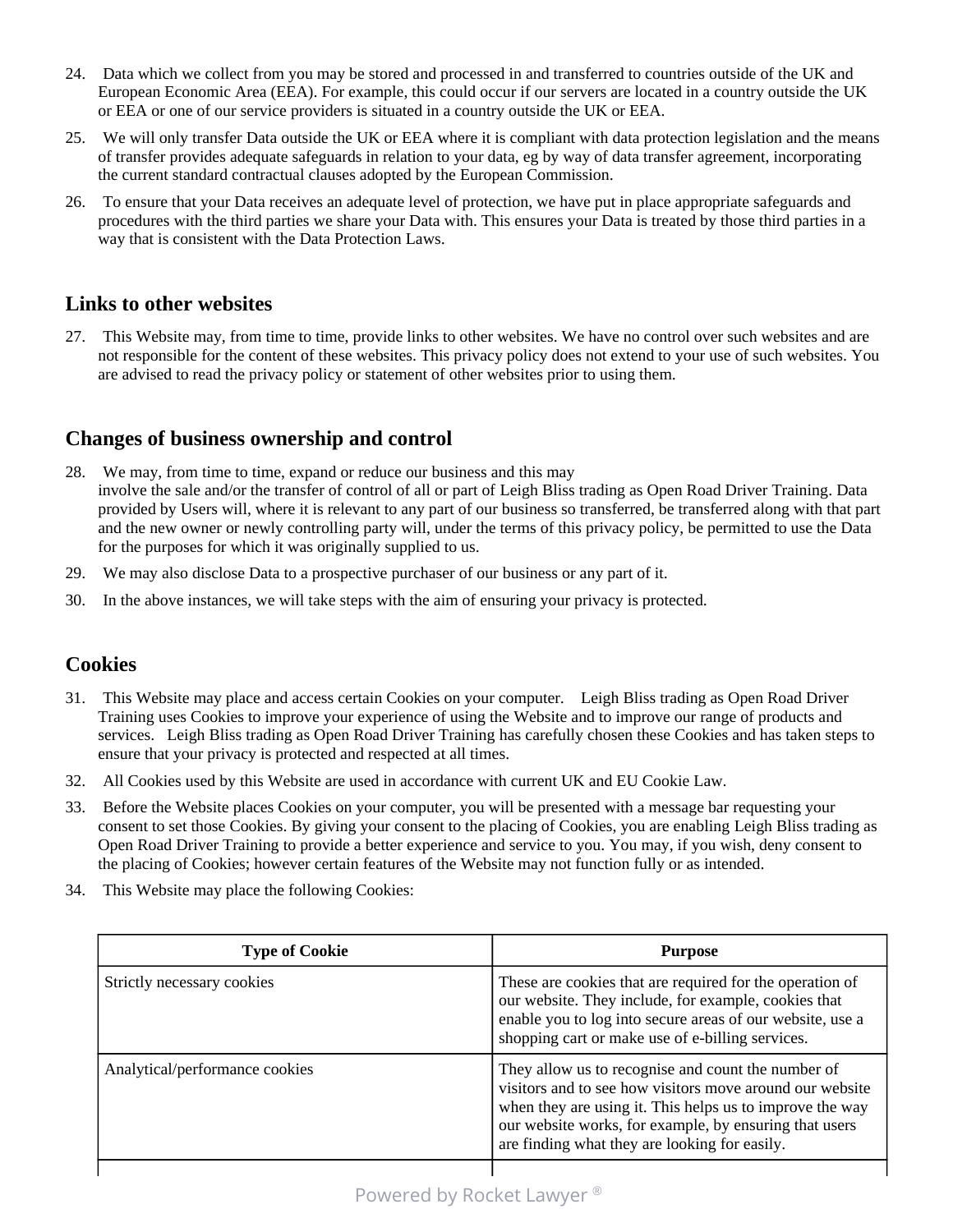| (for example, your choice of language or region). By<br>using the Website, you agree to our placement of<br>functionality cookie. |  | <b>Functionality cookies</b> | These are used to recognise you when you return to our<br>website. This enables us to personalise our content for<br>you, greet you by name and remember your preferences |
|-----------------------------------------------------------------------------------------------------------------------------------|--|------------------------------|---------------------------------------------------------------------------------------------------------------------------------------------------------------------------|
|-----------------------------------------------------------------------------------------------------------------------------------|--|------------------------------|---------------------------------------------------------------------------------------------------------------------------------------------------------------------------|

- 35. You can find a list of Cookies that we use in the Cookies Schedule.
- 36. You can choose to enable or disable Cookies in your internet browser. By default, most internet browsers accept Cookies but this can be changed. For further details, please see the help menu in your internet browser. You can switch off Cookies at any time, however, you may lose any information that enables you to access the Website more quickly and efficiently.
- 37. You can choose to delete Cookies at any time; however, you may lose any information that enables you to access the Website more quickly and efficiently including, but not limited to, personalisation settings.
- 38. It is recommended that you ensure that your internet browser is up-to-date and that you consult the help and guidance provided by the developer of your internet browser if you are unsure about adjusting your privacy settings.
- 39. For more information generally on cookies, including how to disable them, please refer to aboutcookies.org. You will also find details on how to delete cookies from your computer.

# **General**

- 40. You may not transfer any of your rights under this privacy policy to any other person. We may transfer our rights under this privacy policy where we reasonably believe your rights will not be affected.
- 41. If any court or competent authority finds that any provision of this privacy policy (or part of any provision) is invalid, illegal or unenforceable, that provision or part-provision will, to the extent required, be deemed to be deleted, and the validity and enforceability of the other provisions of this privacy policy will not be affected.
- 42. Unless otherwise agreed, no delay, act or omission by a party in exercising any right or remedy will be deemed a waiver of that, or any other, right or remedy.
- 43. This Agreement will be governed by and interpreted according to the law of England and Wales. All disputes arising under the Agreement will be subject to the exclusive jurisdiction of the English and Welsh courts.

# **Changes to this privacy policy**

44. Leigh Bliss trading as Open Road Driver Training reserves the right to change this privacy policy as we may deem necessary from time to time or as may be required by law. Any changes will be immediately posted on the Website and you are deemed to have accepted the terms of the privacy policy on your first use of the Website following the alterations.

You may contact Leigh Bliss trading as Open Road Driver Training by email at leigh@openroaddrivertraining.co.uk.

#### **Attribution**

45. This privacy policy was created using a document from [Rocket Lawyer](https://www.rocketlawyer.com/gb/en/) (https://www.rocketlawyer.com/gb/en).

This privacy policy was created on **30 June 2022**.